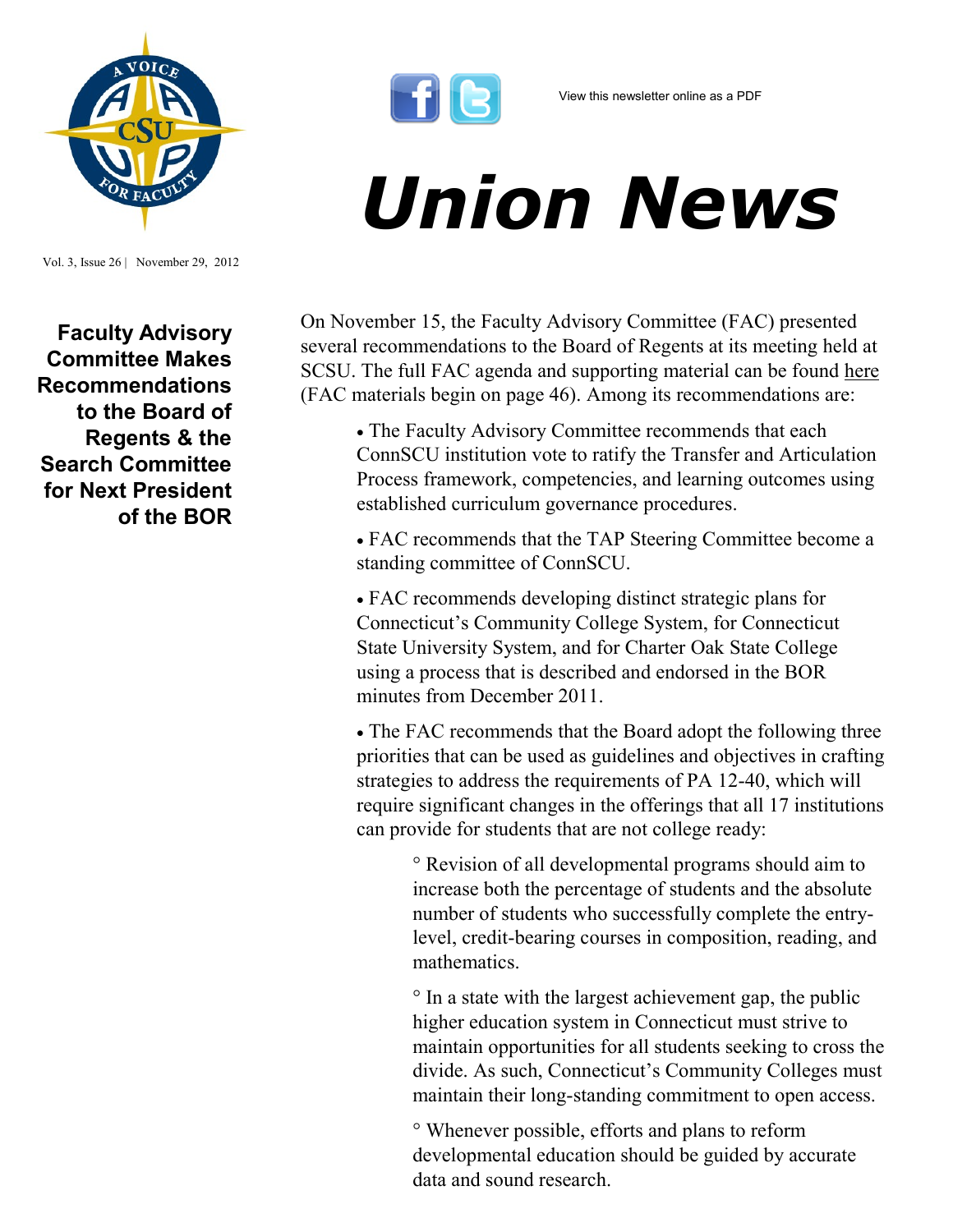## **Faculty Advisory Committee & the Search Committee for Next President of the BOR... Continued**

## **Search for the Next President of the BOR**

The Faculty Advisory's Committee also stated that "**as the representative group for the thousands of faculty across the ConnSCU system, the Faculty Advisory Committee requests that it be able to participate meaningfully in the selection of a new President of the Board of Regents**. Specifically, the FAC requests that a community college member of the FAC (or a FAC designee) and a state university member of the FAC (or a FAC designee) be appointed to the search committee. In addition, the FAC would like the opportunity to review the credentials and interview the finalists, so that the FAC can make a recommendation to its designated members on the search committee."

The request for some members of the FAC to serve on the search committee was sent to Chairman Robinson several weeks prior to the BOR meeting. In addition, CSU-AAUP President Vijay Nair sent a separate letter to Chairman Robinson endorsing the FAC's proposal. Neither the FAC or CSU-AAUP received a response to their request.

At the same meeting, the BOR authorized Chairman Robinson to appoint the search committee for a new president, which consists of Mr. Robinson as Chair, along with Board members [Michael Fraser,](http://www.ctpost.com/?controllerName=search&action=search&channel=local&search=1&inlineLink=1&query=%22Michael+Fraser%22) [Richard](http://www.ctpost.com/?controllerName=search&action=search&channel=local&search=1&inlineLink=1&query=%22Richard+Balducci%22)  [Balducci,](http://www.ctpost.com/?controllerName=search&action=search&channel=local&search=1&inlineLink=1&query=%22Richard+Balducci%22) [Rene Lerer,](http://www.ctpost.com/?controllerName=search&action=search&channel=local&search=1&inlineLink=1&query=%22Rene+Lerer%22) [Matt Fleury,](http://www.ctpost.com/?controllerName=search&action=search&channel=local&search=1&inlineLink=1&query=%22Matt+Fleury%22) [Nick Donofrio,](http://www.ctpost.com/?controllerName=search&action=search&channel=local&search=1&inlineLink=1&query=%22Nick+Donofrio%22) [Naomi](http://www.ctpost.com/?controllerName=search&action=search&channel=local&search=1&inlineLink=1&query=%22Naomi+Cohen%22)  [Cohen,](http://www.ctpost.com/?controllerName=search&action=search&channel=local&search=1&inlineLink=1&query=%22Naomi+Cohen%22) [Yvette Melendez](http://www.ctpost.com/?controllerName=search&action=search&channel=local&search=1&inlineLink=1&query=%22Yvette+Melendez%22) and [Merle Harris.](http://www.ctpost.com/?controllerName=search&action=search&channel=local&search=1&inlineLink=1&query=%22Merle+Harris%22) The Advisory Committee to the Search Committee will be appointed at a later date and will consist of faculty, administrators, students, staff and others according to the [Connecticut Post.](http://www.ctpost.com/local/article/Search-committee-to-pick-next-Regents-president-4041869.php#ixzz2DRTmvXbF) 

CSU-AAUP is currently working on a memorandum to provide additional information about some of the recommendations made by the Faculty Advisory Committee.

**AAUP Advisory Statement on Accreditation and Academic Freedom**  In early 2012, the Council for Higher Education Accreditation (CHEA) and AAUP agreed to work together to address the issue of academic freedom and the role of accreditation. CHEA and AAUP brought together a group of accrediting organizations, members of the AAUP Committee on Accreditation and others to develop an [advisory](https://online.aaup.org/aaupssa/ecmssamsganalytics.click_through?p_mail_id=E14236A6204198B1C4201)  [statement.](https://online.aaup.org/aaupssa/ecmssamsganalytics.click_through?p_mail_id=E14236A6204198B1C4201)

The [advisory statement](https://online.aaup.org/aaupssa/ecmssamsganalytics.click_through?p_mail_id=E14236A6204198B1C4201) has been approved both by the CHEA Board of Directors and the AAUP Committee on Accreditation. The statement provides guidance to CHEA institutional members, recognized accrediting organizations and AAUP members.